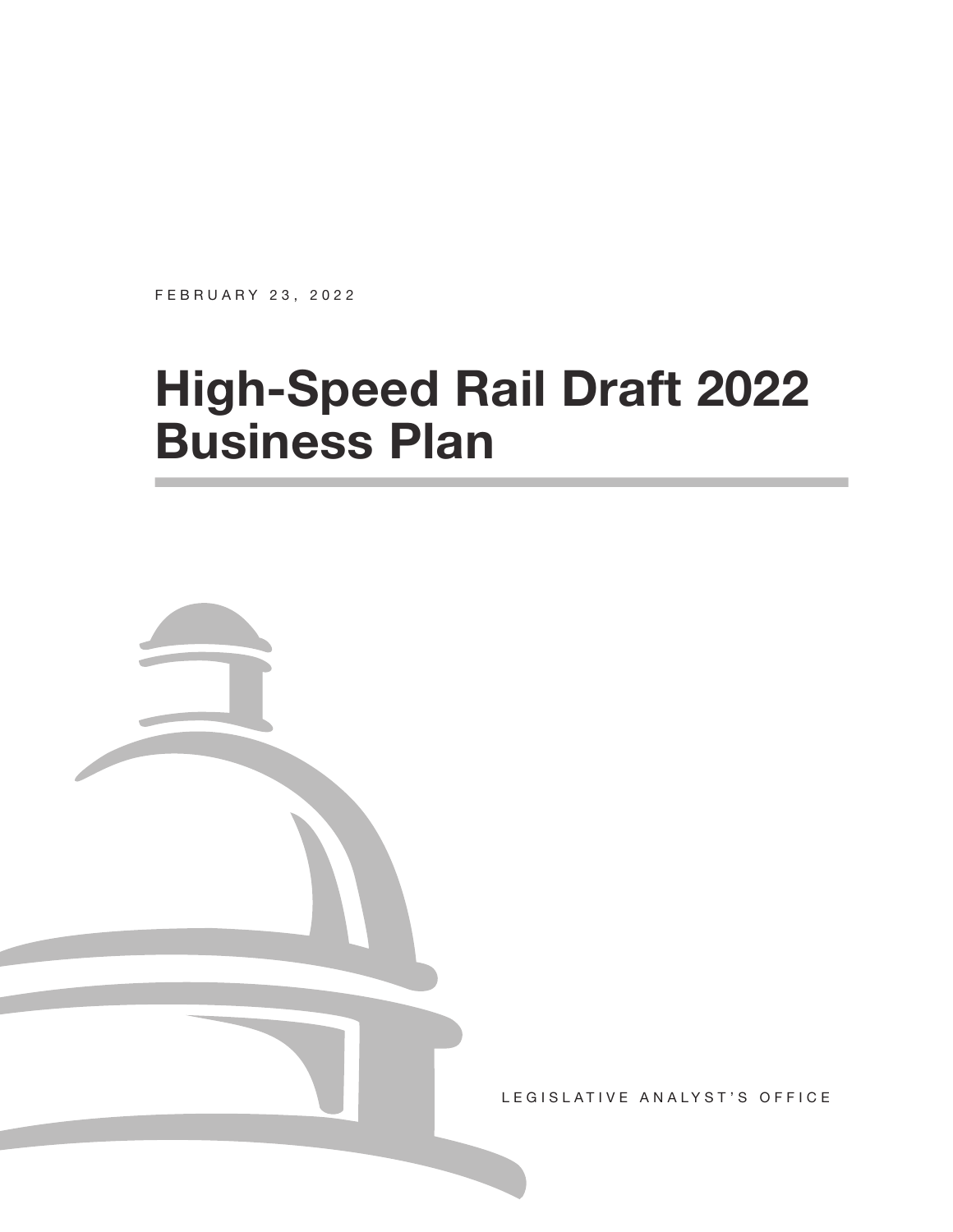### **Introduction**

*Statutory Requirements for Business Plan.* State law requires the High-Speed Rail Authority (HSRA) to prepare a business plan every even year that provides certain key information about the planned high-speed rail system. On February 8, 2022, the HSRA released a draft of its 2022 business plan. The authority must adopt a final business plan by May 1, 2022, following public review and comment on the draft plan.

*Overview of Handout.* This handout (1) provides background information on the planned high-speed rail system, (2) describes the major features of the draft 2022 business plan, (3) identifies some preliminary issues for legislative consideration, and (4) discusses key decisions facing the Legislature.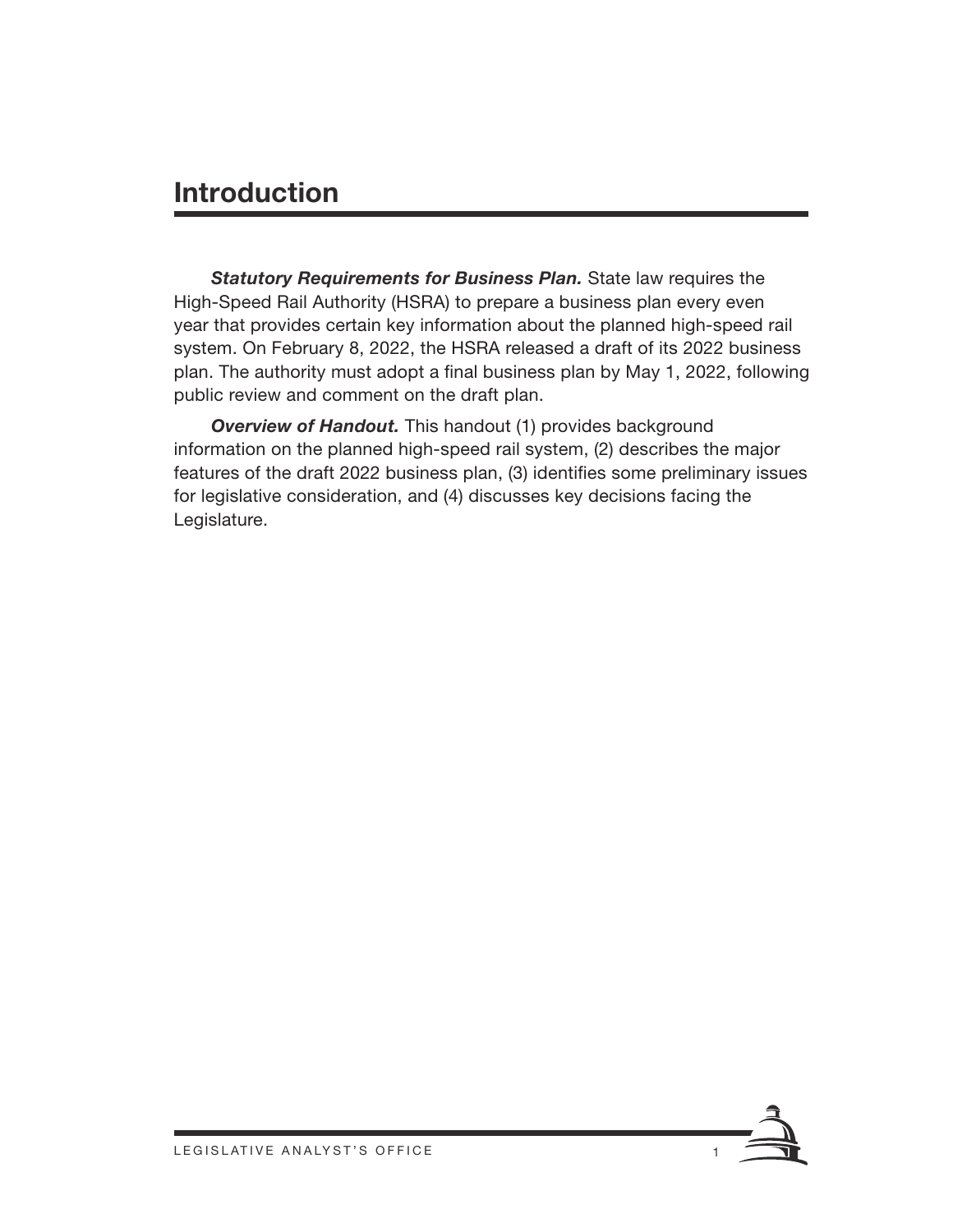

**Phase I Consists of Multiple Segments.** Phase I would provide service for about 500 miles from San Francisco to Anaheim. As shown in the figure, delivery of Phase I is divided into segments, including an initial operating segment—commonly referred to as the Valley-to-Valley line. The Valley-to-Valley line is itself divided into multiple segments, beginning with the Central Valley Segment (CVS), which extends for 119 miles through the Central Valley from Madera (about 25 miles north of Fresno) to Poplar Avenue in Shafter (about 20 miles north of Bakersfield).

*Bookend and Connectivity Projects.* In addition, HSRA has initiated a variety of projects on commuter rail lines. These include "bookend projects" along the proposed high-speed rail alignment in the San Francisco Bay Area and Southern California. For example, a significant bookend project is the planned electrification of the Caltrain Corridor in the San Francisco Bay Area. Additionally, they include "connectivity projects," which provide benefits to existing commuter rail systems that connect to the high-speed rail system.

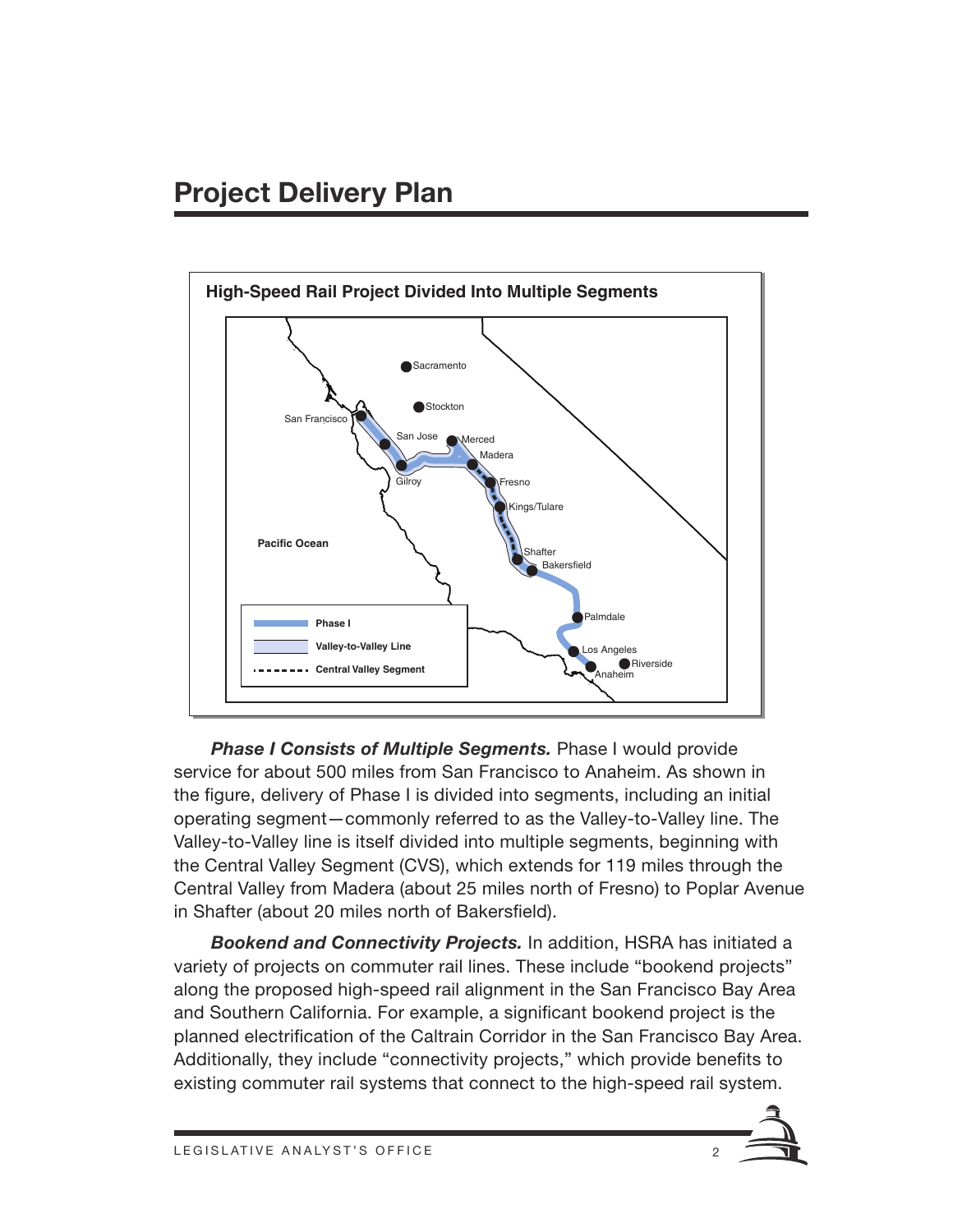# **Project Funding and Expenditures to Date**

#### **Proposition 1A Bonds**

- **Proposition 1A (2008) authorized the state to sell about \$10 billion in** general obligation bonds—\$9 billion for the high-speed rail system itself, with the remainder to support the connectivity projects. (Of this \$9 billion, HSRA has set aside \$1.1 billion as contributions to locally administered bookend projects.)
- The Legislature has appropriated \$5.6 billion from Proposition 1A, and about \$4.6 billion has been spent—\$3.9 billion on the high-speed rail project and about \$780 million on connectivity projects.
- The Governor's 2022-23 budget requests \$4.2 billion in Proposition 1A funds for high-speed rail—\$4.1 billion for construction work on the CVS and \$100 million for planning activities—which represents nearly all of the remaining unappropriated funds. According to the administration, this request should be considered as a package along with \$4.9 billion General Fund proposed for transportation infrastructure. We note that the \$4.2 billion was initially requested as part of the 2021-22 budget, but was not ultimately acted upon by the Legislature.

#### **Cap-and-Trade Auction Revenues**

- In 2014, the state began providing cap-and-trade auction proceeds for the high-speed rail project. Beginning in 2015-16, the project has received a continuous appropriation of 25 percent of cap-and-trade revenues. Currently, cap-and-trade is authorized through 2030.
- Through October 2021, the project has received about \$4.5 billion in cap-and-trade revenues and spent about \$2.5 billion of these funds.

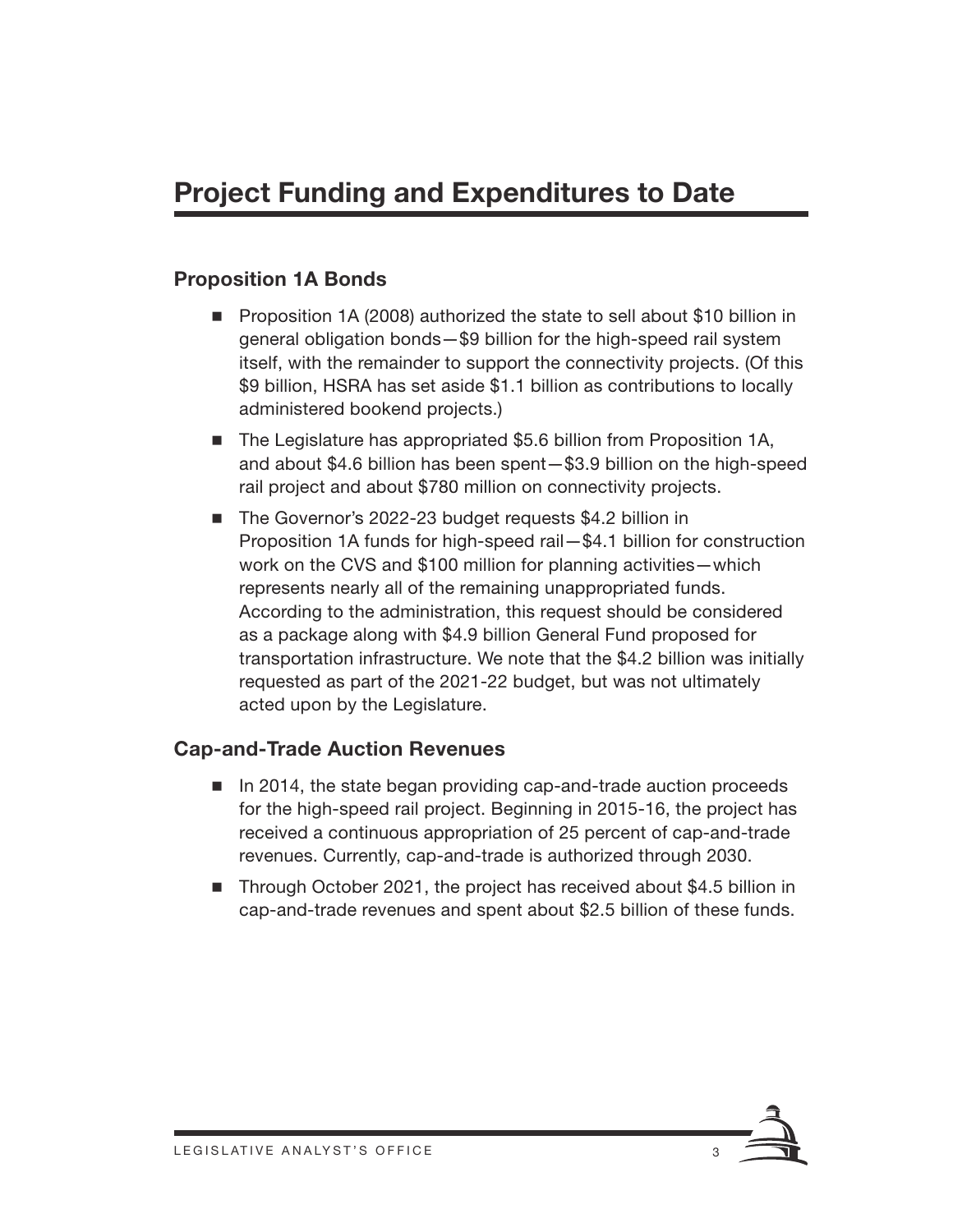# **Project Funding and Expenditures to Date**

### *(Continued)*

### **Federal Funds**

- The federal government has awarded HSRA two major grants totaling \$3.5 billion. First, the state received \$2.6 billion in American Recovery and Reinvestment Act (ARRA) funds in 2009. HSRA has fully expended the ARRA funds. Second, the state received a \$929 million grant from the federal High-Speed Passenger Rail program in 2010 (FY 10 Federal Grant). The federal grant agreements included certain conditions, including that the state (1) use the funds to support the construction of a segment useable for intercity passenger rail and (2) complete all environmental reviews for Phase I.
- In May 2019, the federal government terminated the FY 10 Federal Grant. However, the state challenged this decision in court. In June 2021, the federal government announced that it had reached a settlement with the state to restore this funding. As part of this settlement, HSRA entered into a revised agreement with the federal government, which includes certain modified conditions. Notably, the revised agreement specifies that HSRA is to install electrified track on the CVS by December 2026.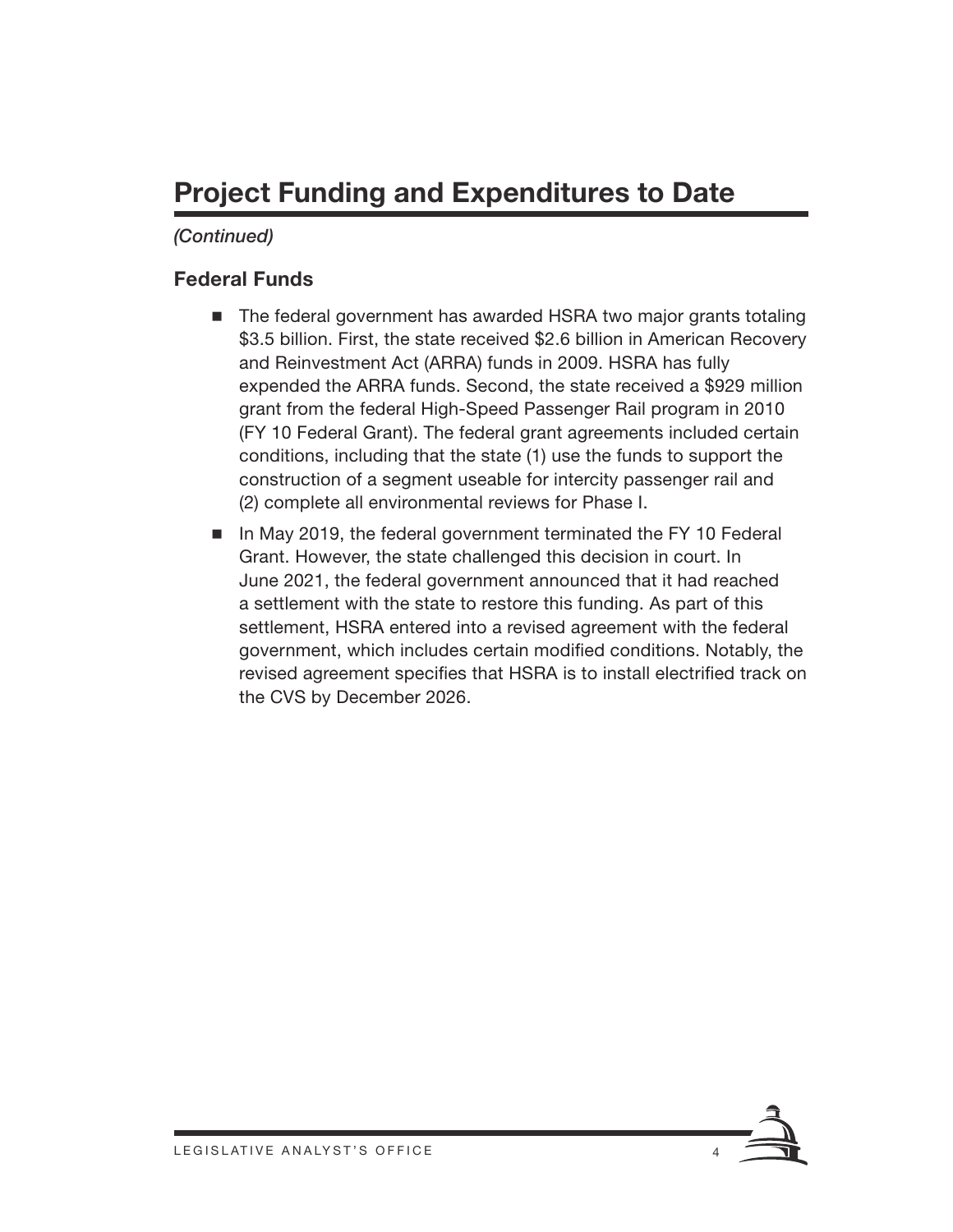# **Project Status**

#### **Anticipated Schedule for Completing Environmental Reviews of High-Speed Rail Project**

| <b>Project Section</b>     | Date           |
|----------------------------|----------------|
| San Francisco to San Jose  | Quarter 2 2022 |
| San Jose to Carlucci Road  | Quarter 1 2022 |
| Central Valley Wye Balance | Complete       |
| Merced to Bakersfield      | Complete       |
| Bakersfield to Palmdale    | Complete       |
| Palmdale to Burbank        | Quarter 1 2023 |
| Burbank to Los Angeles     | Complete       |
| Los Angeles to Anaheim     | Quarter 4 2023 |

- *Environmental Reviews.* HSRA has completed the environmental reviews for roughly 300 miles of the project alignment in the Central Valley and Southern California.
- *Right-of-Way Acquisitions.* HSRA has acquired about 90 percent of the parcels necessary for construction of the CVS (2,067 of 2,286 parcels as of February 2022).
- **Project Construction.** In 2015, HSRA initiated construction on the CVS. (The CVS is divided into four construction packages.) To date, HSRA has completed several major structures, such as overpasses, the Garces Highway Viaduct, as well as the realignment of a portion of State Route 99. HSRA estimates it will complete the civil works for the CVS by the end of 2023.
- *Track and Systems Contract.* HSRA is currently in the process of selecting a contractor to complete this contract on the Valley-to-Valley line, which would include the construction of track and associated systems (such as electric catenary systems and signal systems), as well as 30 years of maintenance on the infrastructure. The contract would be broken into geographic segments—starting with the CVS—and the contractor could not begin with each one until it receives a notice to proceed from HSRA. The bids are anticipated to be received in July 2022 and the contract is anticipated to be awarded sometime in the third quarter of 2022.

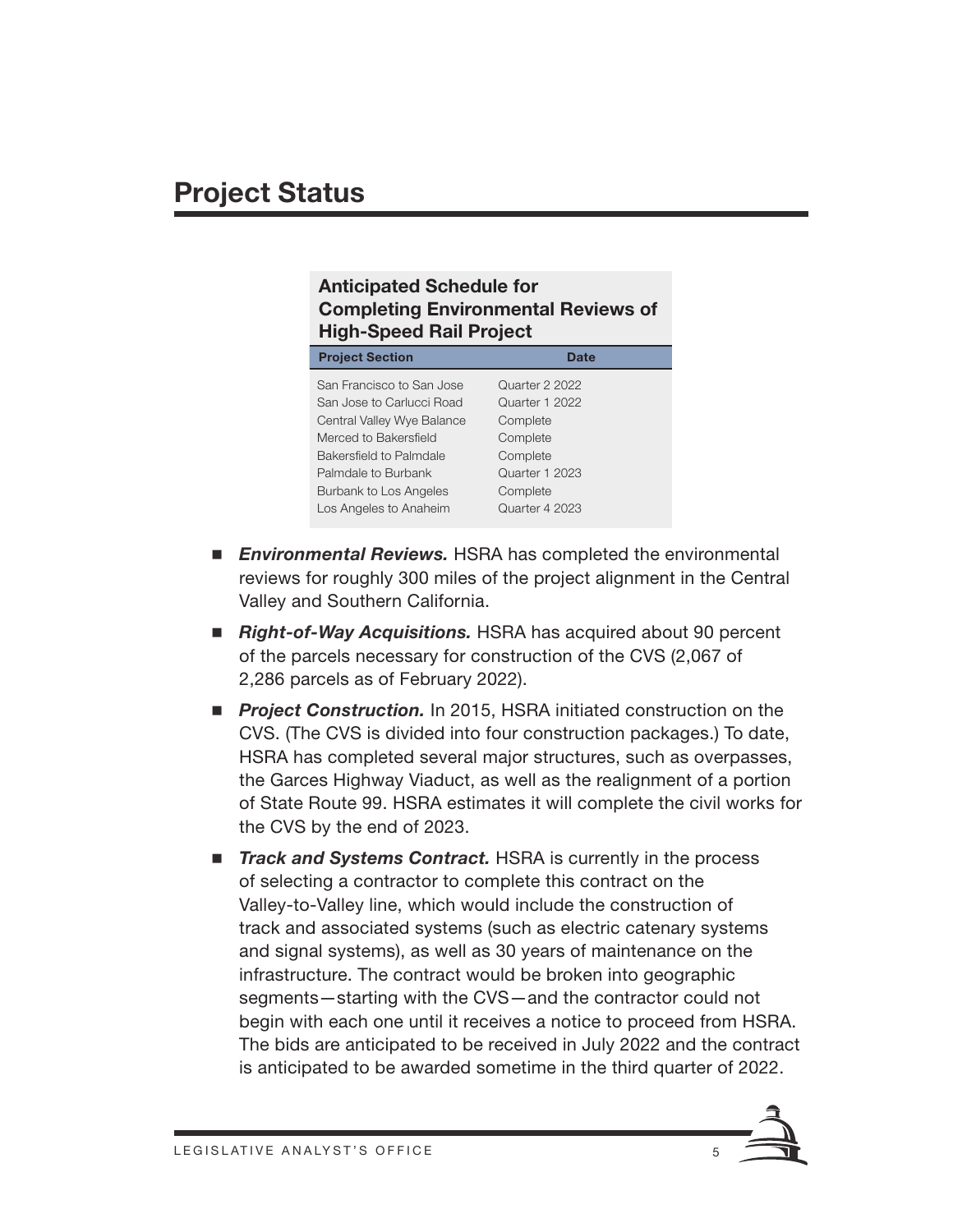# **Major Features of Draft Plan—Project Delivery**

#### **Major Elements of the Revised Plan Similar to 2020 Business Plan**

- Continues Plan to Extend CVS to Merced and Bakersfield
	- The draft plan continues the approach first presented in 2019 of focusing the state's efforts on construction of a segment from Merced to Bakersfield. This includes construction of the CVS which is currently underway—as well as extensions to Merced and Bakersfield.
	- HSRA proposes to launch interim high-speed passenger service on the Merced-to-Bakersfield segment by the end of the decade. HSRA does not anticipate being the operator of the interim service. Instead, it expects to lease the right to use its track to the San Joaquin Joint Powers Authority, which currently oversees the Altamont Corridor Express (ACE) and San Joaquins services.
	- The interim service would connect to ACE and the San Joaquins services in Merced. Currently, the planned high-speed rail station in Merced is not in the same location as the existing station served by the San Joaquins service or the new station planned to serve ACE (when ACE is extended to Merced). The draft plan identifies the goal of establishing a single station in Merced that serves all three rail lines, but additional investments would need to be made to provide this connectivity.
- Continues to Plan for Other Segments of Phase I
	- HSRA continues to work towards completing the environmental reviews for the remainder of Phase I, consistent with the federal grant requirement. According to HSRA, it intends to advance design for each section of Phase I as it is environmentally cleared, in order to improve its understanding of potential engineering and construction issues, as well as potential risks and costs.
	- The draft plan continues to envision the Valley-to-Valley line being completed after the CVS, followed by the Southern California segments.

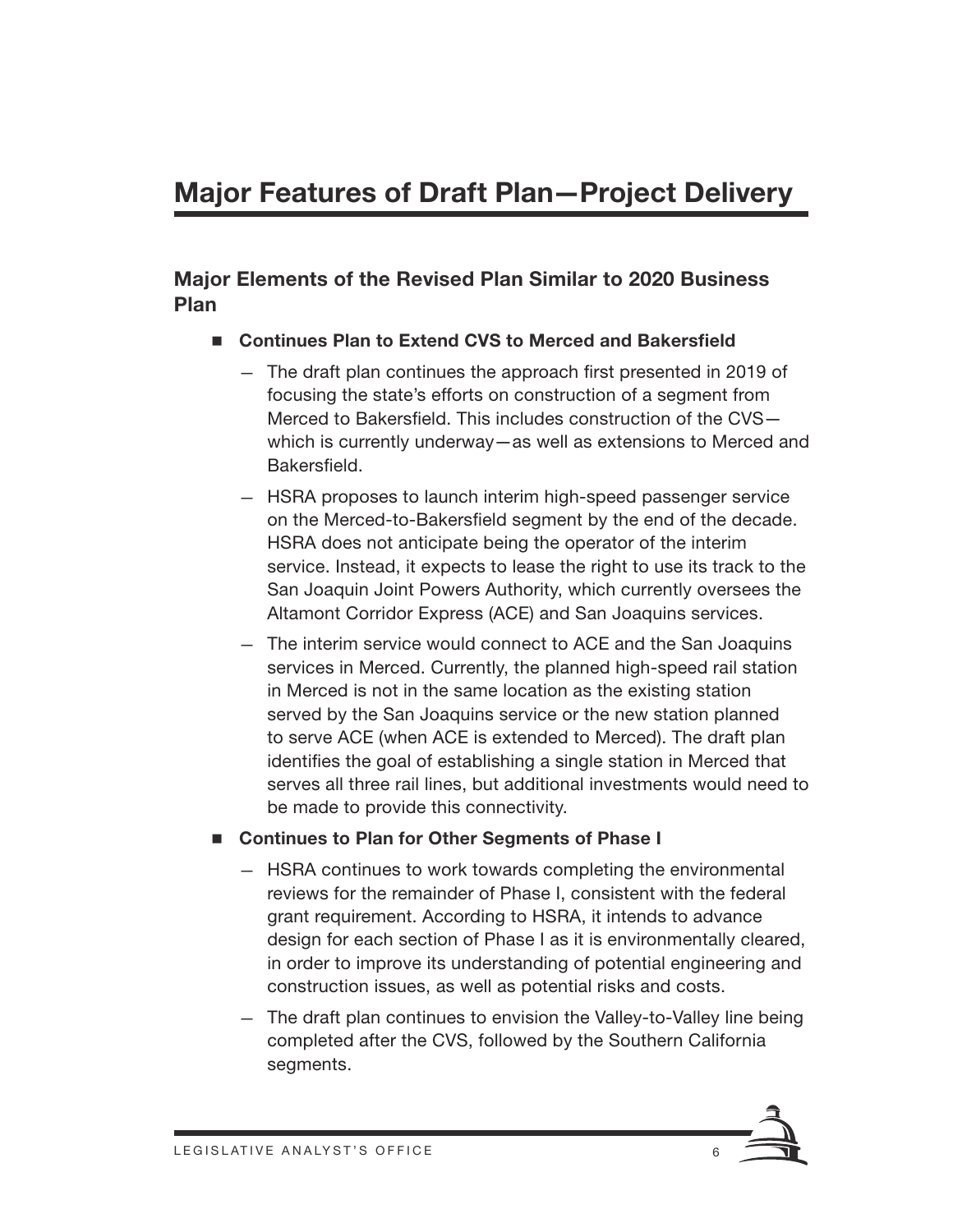# **Major Features of Draft Plan—Project Delivery**

- Single and Double Track Included as Options Depending on **Funding Availability**
	- The draft plan continues to anticipate that HSRA will ask the bidders on the track and systems contract to include bids for both single and double track options. The plan envisions that two tracks would be constructed if funding is available.
	- If not, a single track along the CVS would initially be constructed, and then the Merced and Bakersfield extensions. Under this scenario, HSRA would use the single track for interim service on the Merced to Bakersfield segment, and work towards adding a second track in a future phase.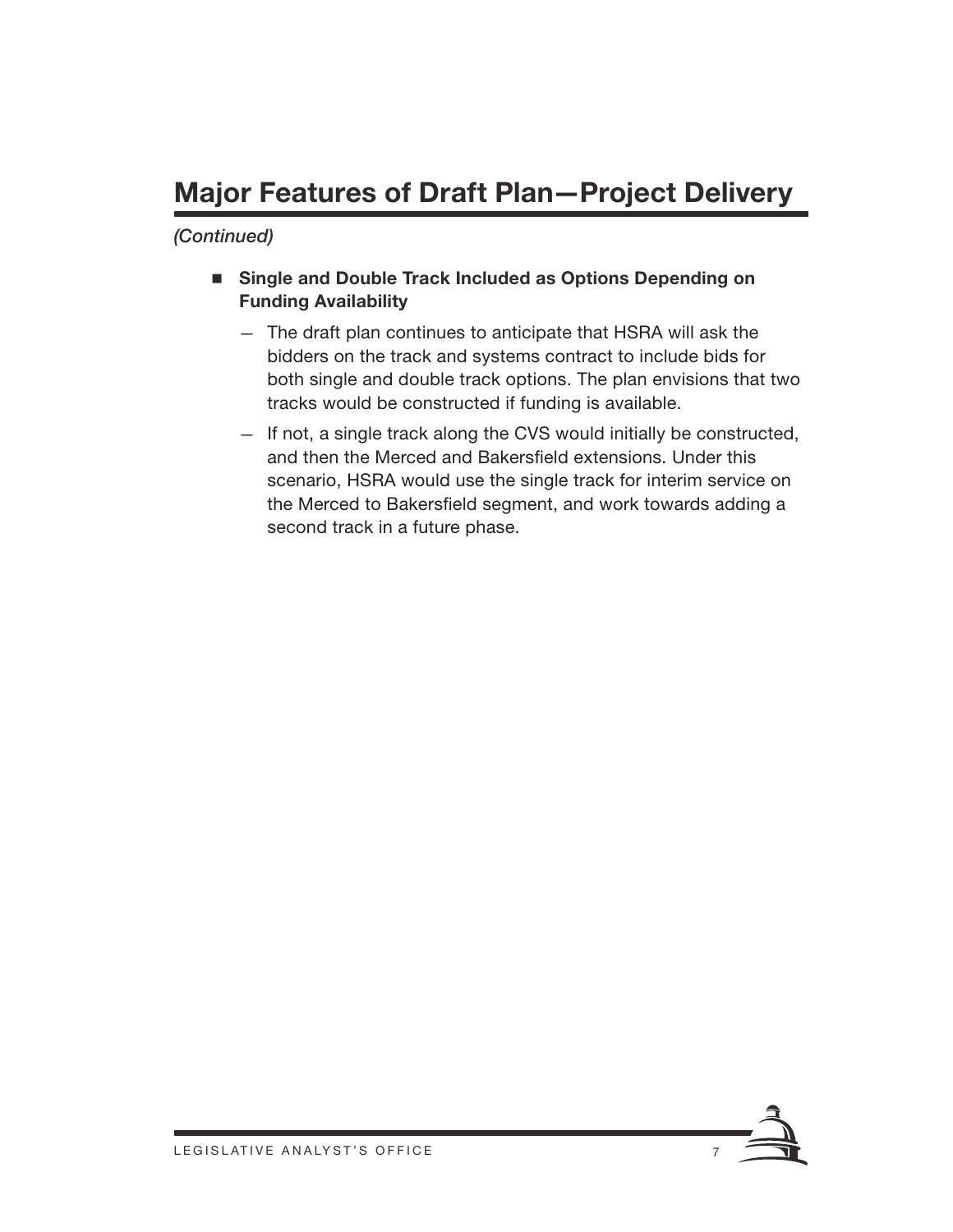### **Major Features of Draft Plan— Schedule Projections**

- **Reflects Delays in a Few Activities Compared to 2020 Plan.** The draft plan identifies delays in some near-term activities. For example, under the plan, (1) the track and systems contract is anticipated to be awarded in the 3rd quarter of 2022 (rather than August 2021 under the 2020 plan), (2) the environmental reviews for Phase I are anticipated to be completed sometime in 4<sup>th</sup> quarter 2023 (rather than June 2023 under the 2020 plan), and (3) CVS right-of-way acquisitions are anticipated to be completed by the end of 2023 (rather than the end of 2022 under the 2020 plan).
- *Does Not Revise Schedule Beyond CVS.* The draft plan still assumes interim service between Merced and Bakersfield will launch by the end of the decade, Valley-to-Valley will be completed by 2031, and Phase I will be completed by 2033. According to HSRA, these dates assume full funding for Phase I.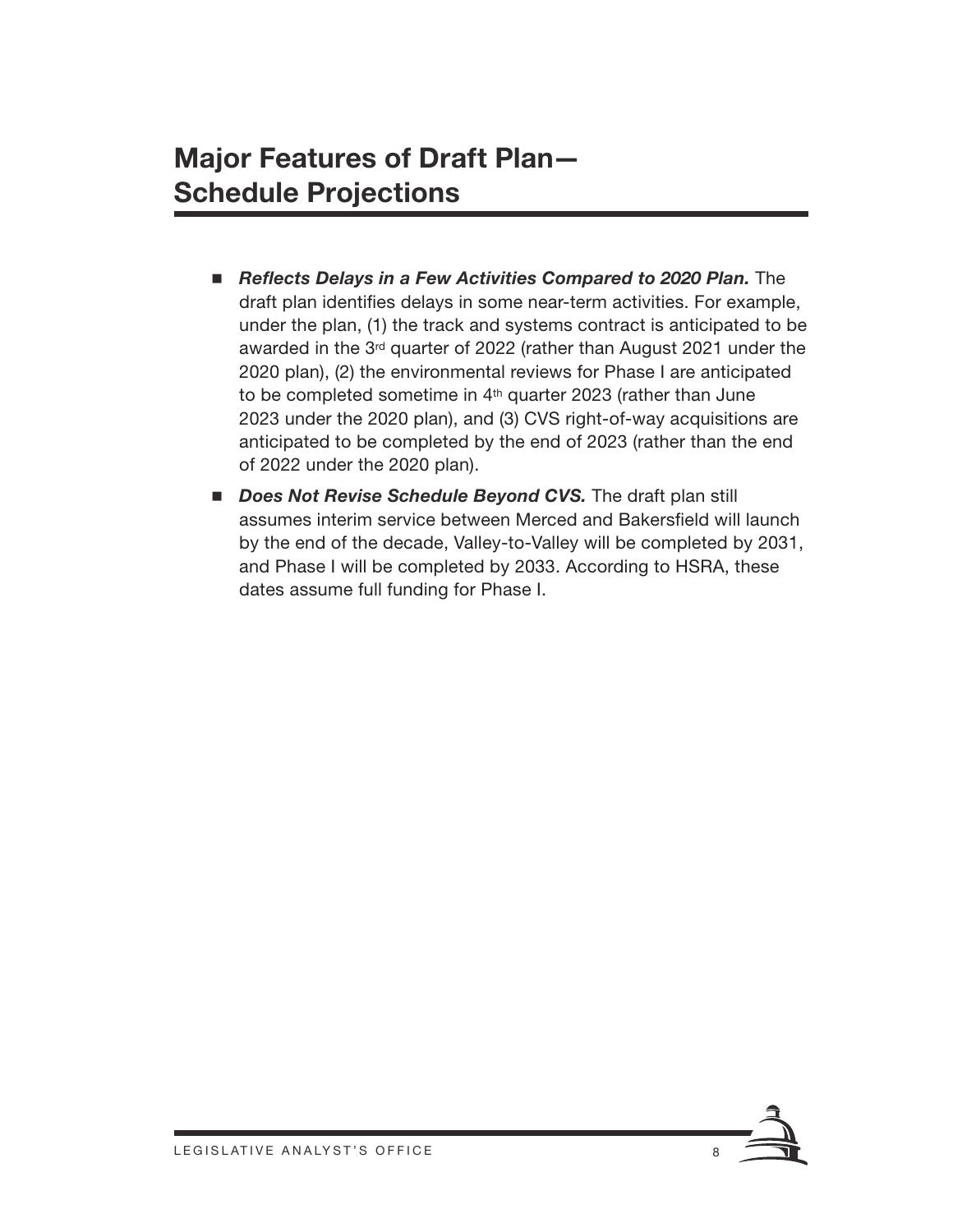### **Major Features of Draft Plan—Cost Projections**

#### **Base Capital Cost Estimates for Phase I**

(In Billions)

| <b>Segment/Activity</b>             | 2020<br><b>Business Plan</b> | 2022 Draft<br><b>Business Plan</b> | <b>Change from</b><br>2020 to 2022 |
|-------------------------------------|------------------------------|------------------------------------|------------------------------------|
| <b>Merced to Bakersfield</b>        | $$22.4 - $23.9$              | $$22.5 - $23.9$                    | \$0.1                              |
| <b>Central Valley Segment</b>       | 13.8                         | 13.9                               | 0.1                                |
| Other program baseline costs        | 4.5                          | 4.5                                |                                    |
| Merced and Bakersfeld extensions    | $3.1 - 4.5$                  | $3.1 - 4.5$                        |                                    |
| Merced to Bakersfeld (second track) | 1.1                          | 1.1                                |                                    |
| <b>Northern California</b>          | \$17.7                       | \$17.7                             |                                    |
| San Francisco to San José           | 1.6                          | 1.6                                |                                    |
| San José to Gilroy                  | 3.2                          | 3.2                                |                                    |
| Gilroy to Carlucci Road             | 10.4                         | 10.4                               |                                    |
| Central Valley Wye Balance          | 2.2                          | 2.2                                |                                    |
| <b>Advance Design Costs</b>         | 0.2                          | 0.2                                |                                    |
| <b>Southern California</b>          | \$37.1                       | \$41.4                             | \$4.3                              |
| Bakersfeld to Palmdale              | 15.7                         | 18.4                               | 2.7                                |
| Palmdale to Burbank                 | 16.8                         | 16.8                               |                                    |
| Burbank to Los Angeles              | 1.4                          | 2.9                                | 1.6                                |
| Los Angeles to Anaheim              | 2.9                          | 2.9                                |                                    |
| <b>Advance Design Costs</b>         | 0.4                          | 0.4                                |                                    |
| <b>Other System Costs</b>           | \$5.1                        | \$5.1                              |                                    |
| Heavy Maintenance Facility balance  | 0.5                          | 0.5                                |                                    |
| Trainset balance                    | 4.6                          | 4.6                                |                                    |
| <b>Total Costs</b>                  | $$82.4 - $83.8$              | $$86.7 - $88.2$                    | \$4.3                              |

■ *Draft Plan Estimates \$4.3 Billion in Higher Costs, Even With Only Partial Update.* The revised draft plan estimates total estimated base costs to complete Phase I at between \$86.7 billion and \$88.2 billion, an increase of about \$4.3 billion over the 2020 business plan. However, as discussed below, and shown in the figure, this only reflects a partial update of cost estimates.

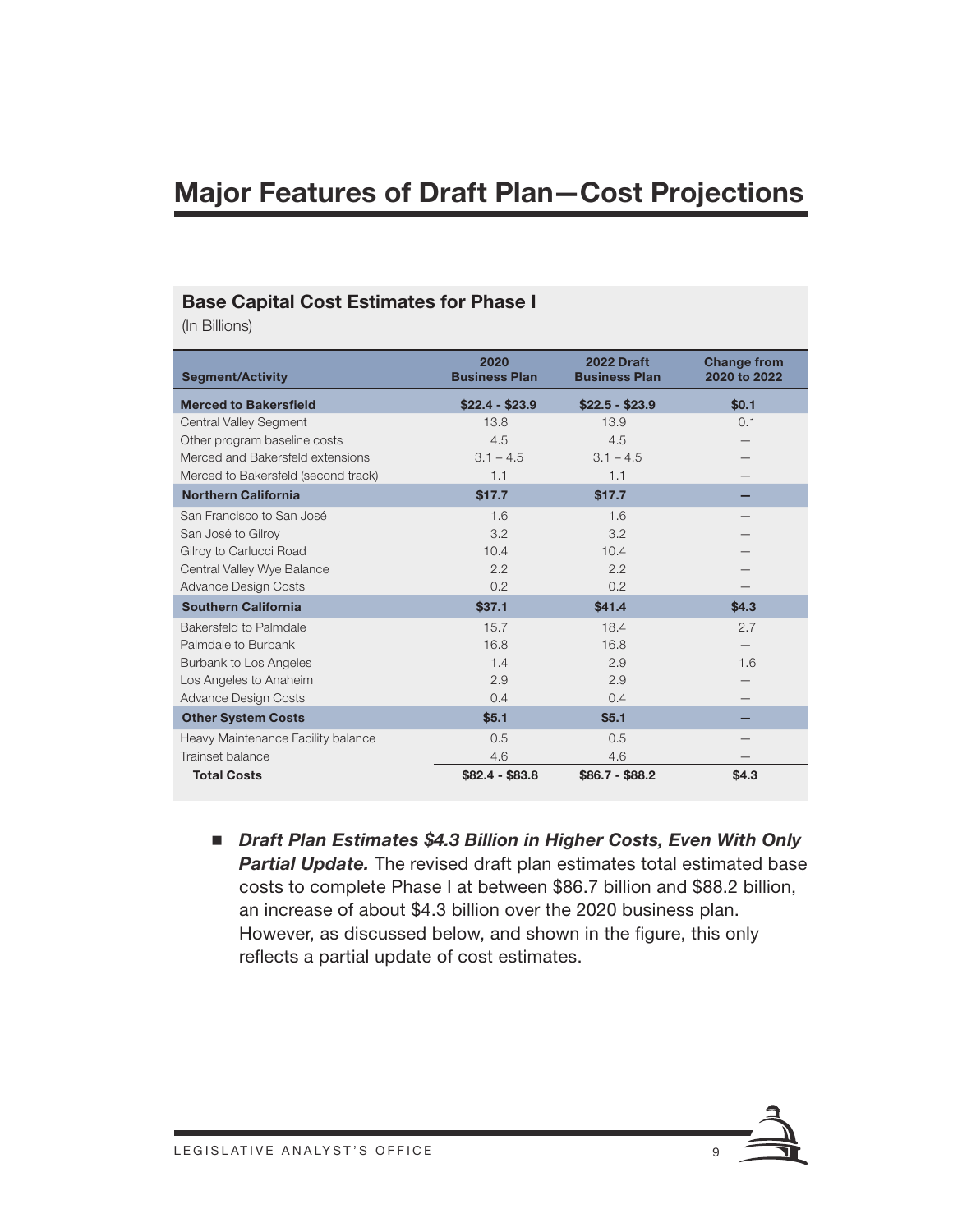# **Major Features of Draft Plan—Cost Projections**

- Reflects Higher Cost Estimates for Constructing Two *Southern California Segments.* The draft plan updates the cost estimates for two Southern California segments that were environmentally cleared recently. Specifically, the cost estimate for (1) the Bakersfield-to-Palmdale segment increases by \$2.7 billion (17 percent) and (2) the Burbank-to-Los Angeles segment increases by \$1.6 billion (116 percent). These revised estimates include costs of additional work that HSRA anticipates completing to address community concerns, such as related to project noise, visual impacts, and connectivity to the Burbank Airport.
- **Makes Minor Adjustments to CVS Cost Estimate.** The draft plan increases the estimated cost for the CVS by roughly \$76 million to reflect costs of work to address community concerns in the City of Wasco and an updated risk assessment for one of the CVS construction packages. The draft plan does not revise the estimate of the cost of the CVS to incorporate other factors, such as the settlement of outstanding contractor claims for change orders.
- **Does Not Revise Other Cost Estimates.** The draft plan does not make any adjustments to the cost estimates for the other segments of Phase I—such as from San Francisco to Merced—to account for factors such as cost escalation.

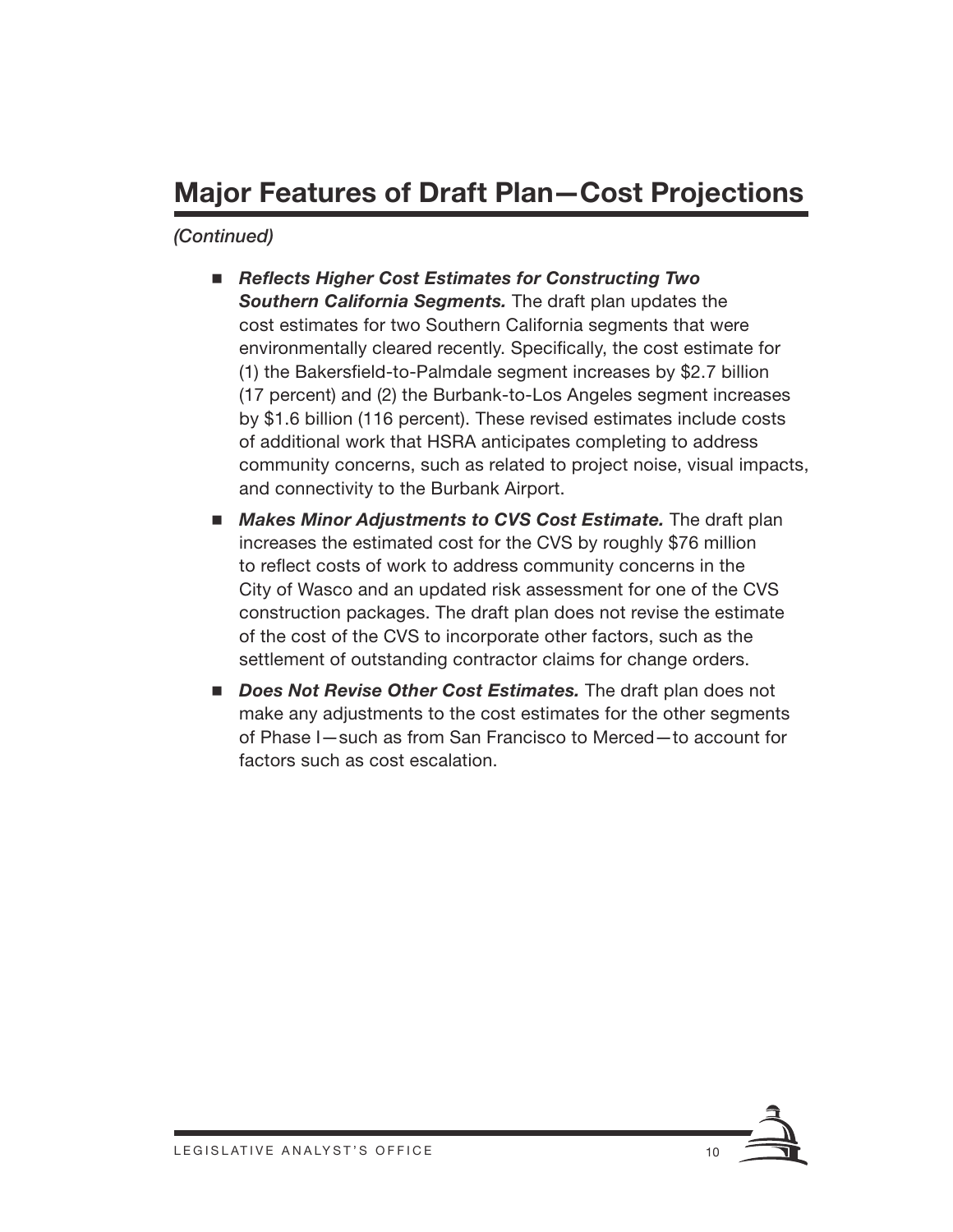### **Major Features of Draft Plan—Funding Sources**

#### **Estimated Funding Available and Merced-to-Bakersfield Costs**

(In Billions)

|                                                                                                                                                          | <b>Amount</b>     |  |
|----------------------------------------------------------------------------------------------------------------------------------------------------------|-------------------|--|
| <b>Projected Funding</b>                                                                                                                                 |                   |  |
| <b>Federal Funds</b>                                                                                                                                     |                   |  |
| <b>ARRA</b>                                                                                                                                              | \$2.6             |  |
| FY 10 federal grant                                                                                                                                      | 0.9               |  |
| <b>RAISE</b>                                                                                                                                             | $\_a$             |  |
| Subtotal, federal funds                                                                                                                                  | (\$3.5)           |  |
| <b>State Funds</b>                                                                                                                                       |                   |  |
| Proposition 1A                                                                                                                                           | \$8.5             |  |
| Cap-and-trade received through October 2021                                                                                                              | 4.5               |  |
| Future cap-and-trade                                                                                                                                     | $4.5 - 8.7$       |  |
| Subtotal, state funds                                                                                                                                    | $($17.5 - $21.7)$ |  |
| <b>Total Funding Available</b>                                                                                                                           | $$21.0 - $25.2$   |  |
| <b>Merced-to-Bakersfield Costs</b>                                                                                                                       |                   |  |
| <b>Central Valley Segment</b>                                                                                                                            | \$13.9            |  |
| Other program baseline costs <sup>b</sup>                                                                                                                | 4.5               |  |
| Merced and Bakersfeld extensions                                                                                                                         | $3.1 - 4.5$       |  |
| Merced to Bakersfeld (second track)                                                                                                                      | 1.1               |  |
| <b>Total Costs</b>                                                                                                                                       | $$22.5 - $23.9$   |  |
| a In November 2021, the High-Speed Rail Authority received a<br>\$24 million grant from the federal government for additional project<br>scope in Wasco. |                   |  |
| Includes bookends, program support, and environmental work.                                                                                              |                   |  |
| RAISE = Rebuilding American Infrastructure with Sustainability and                                                                                       |                   |  |

Equity; ARRA = American Recovery and Reinvestment Act; and  $FY =$  fiscal year.

■ Continues to Identify Funding From Various Sources. HSRA estimates that available funding sources will provide a total of between \$21 billion and \$25.2 billion, depending on future cap-and-trade auction revenues. These estimates are somewhat higher than the range assumed in the 2020 business plan (\$20.6 billion to \$23.1 billion). HSRA estimates this funding will be roughly sufficient to cover the estimated \$22.5 billion to \$23.9 billion in costs to complete Merced to Bakersfield and meet existing commitments to state and local partners, such as for bookend projects.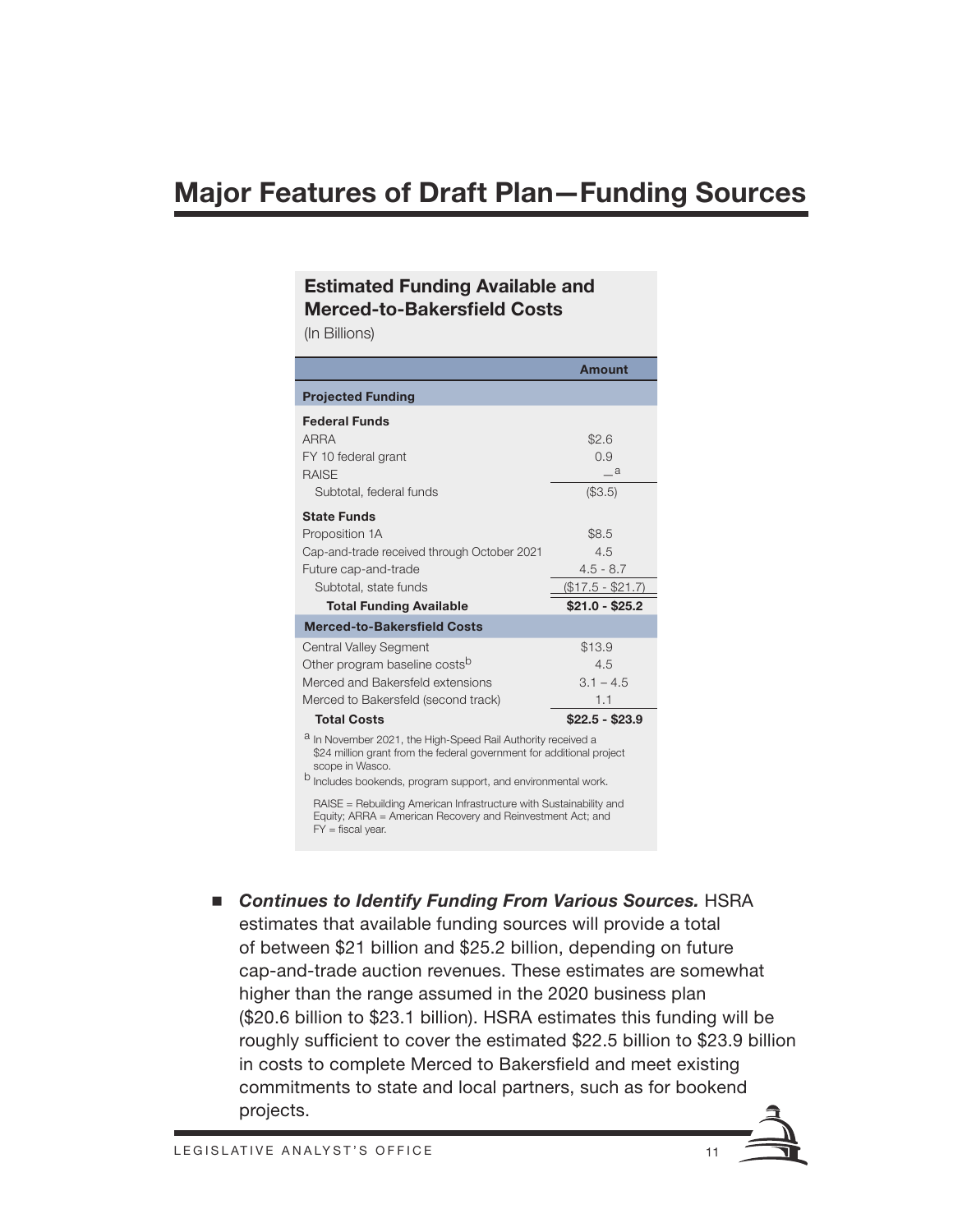# **Major Features of Draft Plan—Funding Sources**

- **Assumes Higher Cap-and-Trade Revenues.** The main difference is that the 2022 draft plan assumes more funding will be available from cap-and-trade than was assumed in the 2020 business plan. This is because the draft plan reflects higher than anticipated cap-and-trade revenues in recent auctions, and also includes a scenario in which those higher revenues continue through 2030.
- **Does Not Identify Specific Funding for Remainder of Phase I.** The draft plan continues to suggest that the state's goal is to complete Phase I. However, it does not identify specific funding to construct the rest of Phase I (beyond the Merced-to-Bakersfield segment).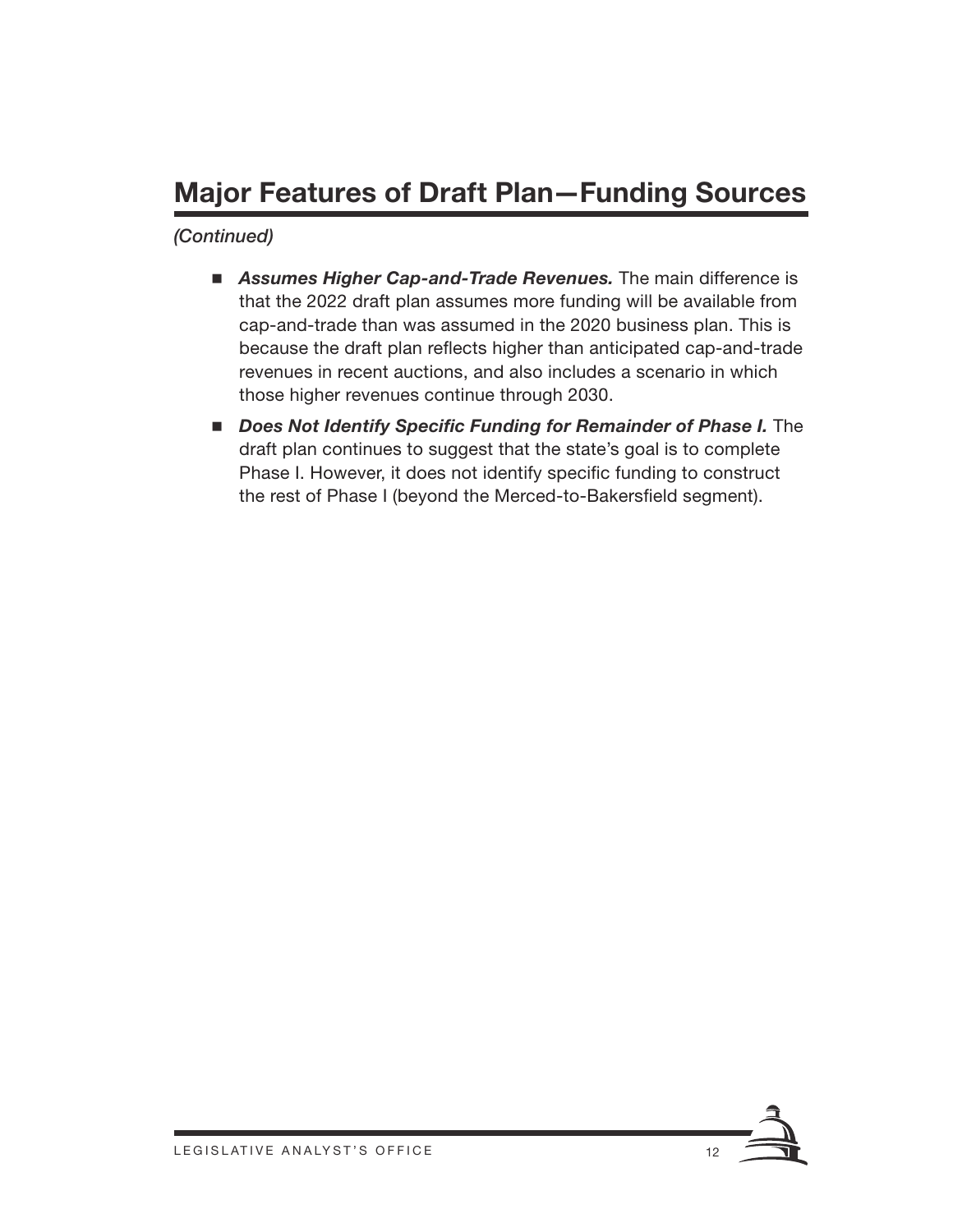#### **Recent HSRA Agreement Complicates Legislative Choices**

- Agreement With Federal Government Commits to Electrifying *CVS.* As mentioned previously, in June 2021, HSRA entered into a revised grant agreement with the federal government as part of the settlement of FY 10 Federal Grant litigation. Unlike prior grant agreements with the federal government, this revised agreement specifically identifies electrification of the CVS as a task that will be completed with the grant funds. This commits the state to electrifying the CVS, unless it is able to renegotiate the agreement or potentially put the FY 10 Federal Grant funds at risk.
- **Electrified CVS Likely to Have Limited Stand-Alone Value.** Unless connected to a larger system, an electrified CVS would be of minimal value because it likely would be impractical to run electrified service only on a 119-mile segment between Madera and Shafter.
	- Should HSRA electrify the CVS, it would likely make sense to extend the CVS to more logical transportation connection points, such as in Merced and Bakersfield. An electrified 171-mile segment between Merced and Bakersfield would likely have more stand-alone utility than an electrified CVS.
	- However, the utility of this segment would depend heavily on whether future transportation investments are made, such as how well the Merced-to-Bakersfield line was connected to and synchronized with existing rail services, such as those provided by ACE and the San Joaquins.

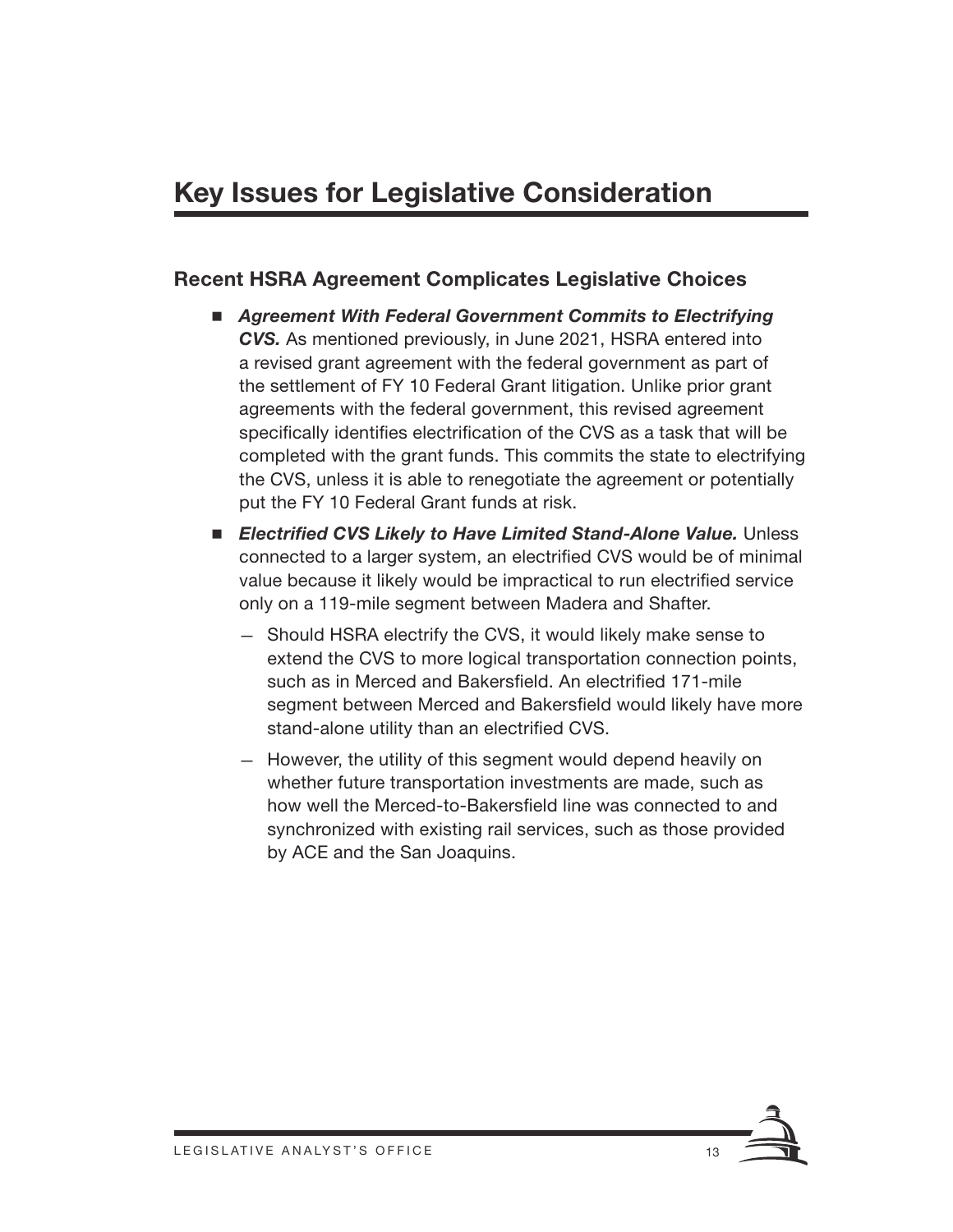# **Key Issues for Legislative Consideration**

#### *(Continued)*

#### **Unclear if Sufficient Funding to Complete Merced-to-Bakersfield Segment**

- Costs Could Increase, Particularly Since Draft Plan Does Not *Fully Update Cost Estimates.* The project has a history of cost increases, and there is inherent cost risks associated with large and complex construction projects. Furthermore, the draft plan does not make any significant revisions to the cost estimates for the Merced-to-Bakersfield segment. This absence of current information makes it very difficult for the Legislature to make informed decisions, such as on the proposed appropriation of Proposition 1A funds.
	- If the costs of the Merced-to-Bakersfield segment had been fully updated, they would likely be markedly higher than those presented in this draft plan. This is in part because the draft plan does not fully incorporate outstanding claims made by CVS contractors, which could be substantial.
	- Additionally, the state has experienced high levels of construction cost increases over the past year, which we would expect to increase the estimated costs of the project, including the Merced and Bakersfield extensions and the track and systems procurement. We note that the California Construction Cost Index increased by 13.4 percent in 2021.
- **E** Some Expected Funding May Not Materialize. For example, the funding plan includes a scenario that assumes that higher cap-and-trade revenues continue through 2030. Specifically, HSRA assumes that our office's recent projections of such revenues for 2021-22 and 2022-23 continue through 2030. We caution, however, that there is uncertainty regarding cap-and-trade revenues, and that this uncertainty grows substantially the further into the future they are projected. Accordingly, the project could receive a smaller amount of cap-and-trade revenues than is assumed in the draft plan.

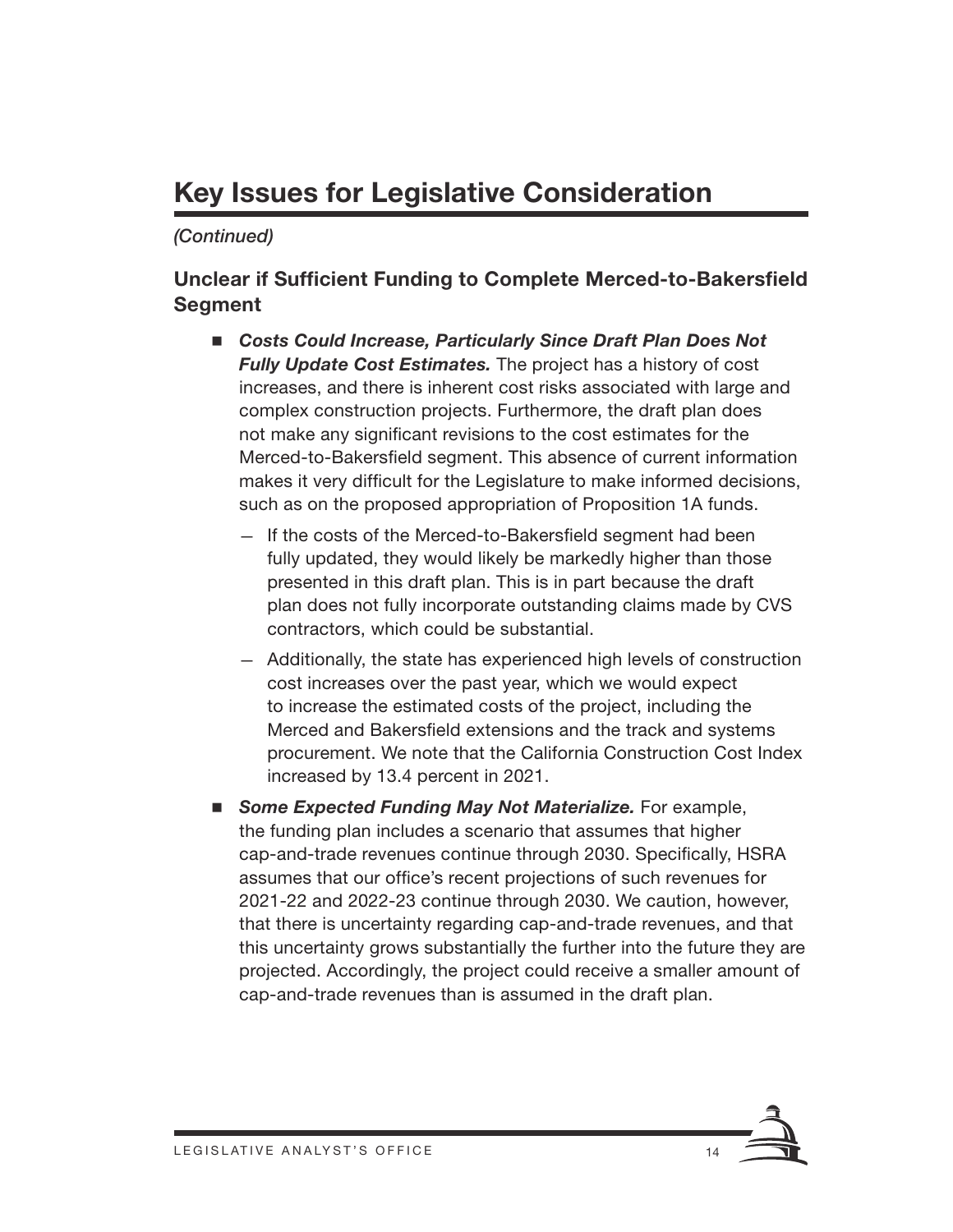# **Key Issues for Legislative Consideration**

#### *(Continued)*

#### **No Funding Plan Beyond Merced to Bakersfield**

- **HSRA's current estimate is that the additional costs to complete** Phase I would be about \$65 billion, and it appears that over \$17 billion of these costs would be needed to complete Valley to Valley. However, these estimates are subject to substantial uncertainty, particularly given the state has experienced significant construction cost escalation since they were last comprehensively updated. Additionally, the costs for some of these segments are subject to considerable uncertainty given that they are in the early planning stages and involve relatively complex and unpredictable work.
- At this time, HSRA has not identified how the construction costs for the portions of Phase I beyond the Merced-to-Bakersfield segment would be funded. HSRA has raised the possibility of using some of the funding in the Governor's proposed transportation package (such as funding for grade separations); extending cap-and-trade through 2050 and securitizing HSRA's continuous appropriation; and seeking additional federal funding, including from various competitive grant programs authorized as part of the federal Infrastructure Investment and Jobs Act. However, these funding sources are subject to substantial uncertainty and appear unlikely to be sufficient to fully fund Phase I.

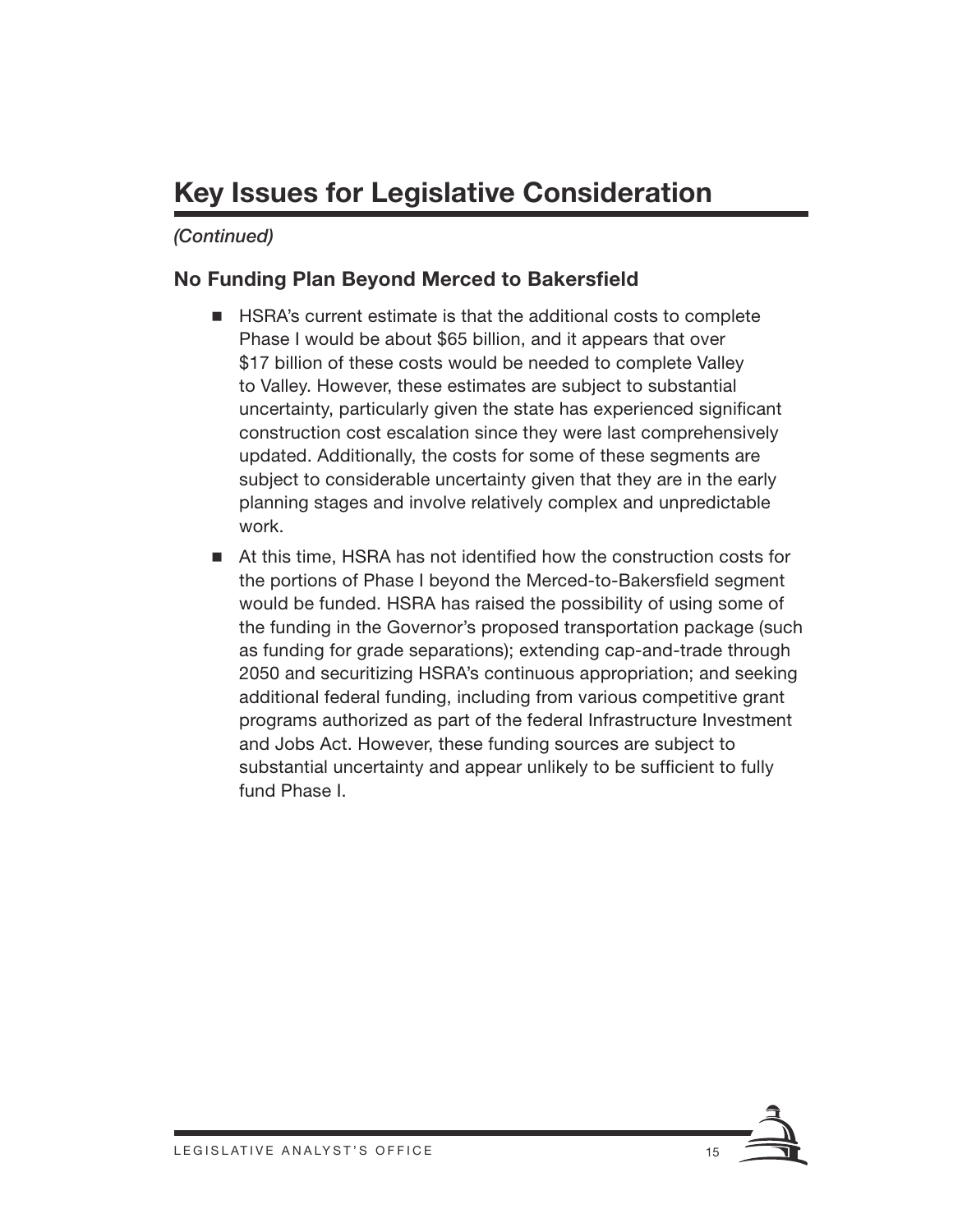# **Key Issues for Legislative Consideration**

#### *(Continued)*

#### **Future HSRA Actions Could Constrain Alternatives**

- *Awarding Track and Systems Contract.* HSRA indicates that it plans to award a contract for track and systems later in 2022. Such a contract is anticipated to include electrification, which would further commit the state to that approach.
- Undertaking Activities Beyond Merced to Bakersfield. Despite the lack of funding to complete anything beyond the Merced-to-Bakersfield segment, HSRA plans to start undertaking additional activities outside of this segment. Specifically, HSRA indicates it plans to begin advancing design on other segments starting as soon as they are environmentally cleared. This advance design work is expected to identify parcels for future purchase, among other things.
- Potential Additional Requirements From Possible Federal *Funding.* HSRA indicates that it expects to seek federal funds such as from the federal Infrastructure Investment and Jobs Act—to help support the project. This could include funding to support the advance design work discussed above or other work in both the Merced and Bakersfield extensions, as well as in other portions of Phase I. It will be important to ensure that the requirements of future federal grant agreements align with legislative priorities and expectations.

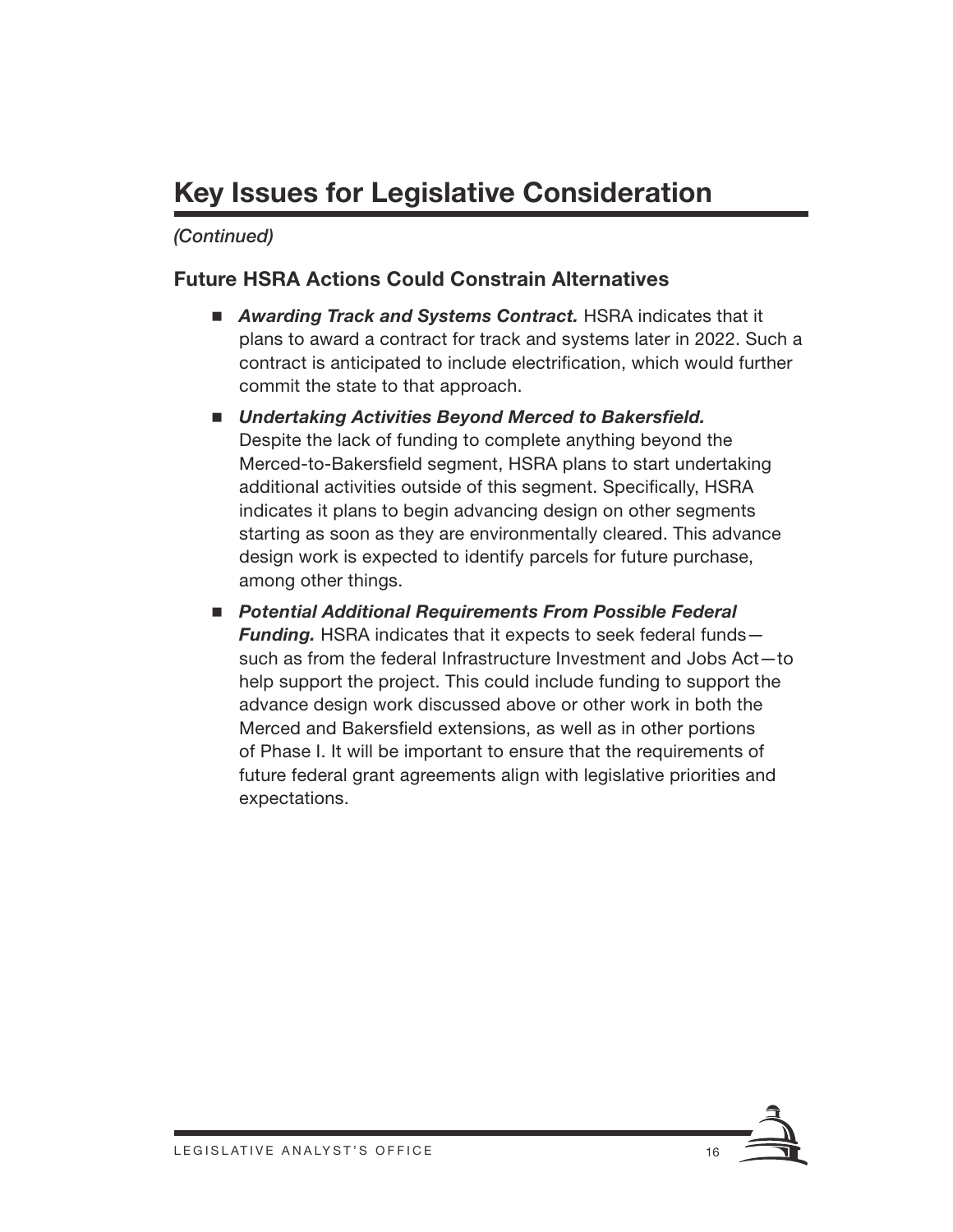### **Central Choice Facing Legislature Is Commitment to Providing Additional Funding**

- A fundamental choice facing the Legislature is its level of commitment to fully funding the project—not just the Merced-to-Bakersfield segment, but also future project segments.
- Depending on the scope it is committed to funding, the Legislature will want to take different actions with regard to funding, as well as providing statutory direction. It will be important for the Legislature to make decisions about its preferred approach soon given that HSRA is likely to continue to take actions to advance its plan to complete an electrified Merced-to-Bakersfield segment and make progress toward other segments of Phase I, as discussed above.

### **If Committed to Merced to Bakersfield and Beyond, Approve Proposition 1A Request**

- If the Legislature is comfortable with HSRA's proposed approach and is committed to fully funding not only the Merced-to-Bakersfield segment, but the full Phase I, it makes sense to appropriate the Proposition 1A funding as requested.
- We note that there would be risk that the state would need to identify additional funding in future years to complete the current Merced-to-Bakersfield scope, if there are additional cost increases and/or some expected funding does not materialize. Additionally, substantially more state funding would likely be required to complete Phase I, likely from the General Fund. (We note that if the Legislature were to choose to dedicate General Fund to construction of the high-speed rail project, those expenditures would likely be excludable from the state appropriations limit.)

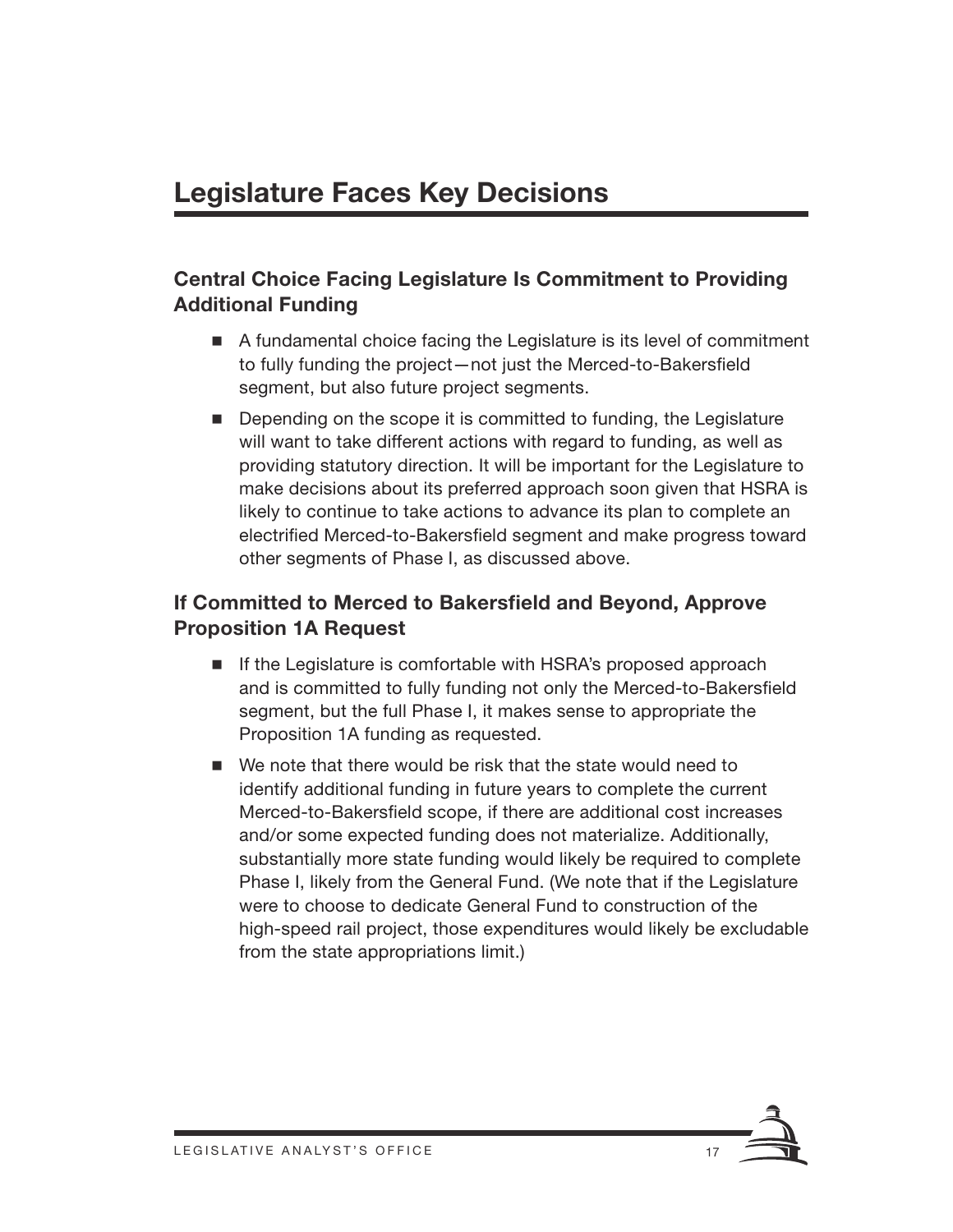# **Legislature Faces Key Decisions**

*(Continued)*

### **If Legislature Would Like to Preserve Its Flexibility, May Want to Consider Other Actions**

- If the Legislature would like to preserve flexibility to pursue other approaches than the one planned by HSRA, we recommend it consider making (1) budget decisions that preserve natural decision points and fiscal control and (2) statutory changes to preserve its choices.
	- *Preserving Natural Decision Points and Fiscal Control. One* important aspect to preserving the Legislature's flexibility would be to ensure that the Legislature retains some natural decision-making points through the budget process. For example, the Legislature could consider:
		- *Delaying Action on Some or All of Requested Proposition 1A Funds.* This would allow the Legislature to retain a natural decision-making point, since HSRA would have to return at a future date to request the remaining funds.
		- *Modifying Continuous Cap-and-Trade Appropriation for*  **Project.** For example, the Legislature could allocate a specific annual amount to the project as part of the annual budget process, rather than continuously appropriating a set percentage of auction revenue. The Legislature could set this specific amount to more closely match the projected cash flow needs of the project than the continuous appropriation. This approach would have the advantage of increasing the Legislature's natural decision-making points and also increasing accountability, since HSRA would have to request funds annually from the Legislature.